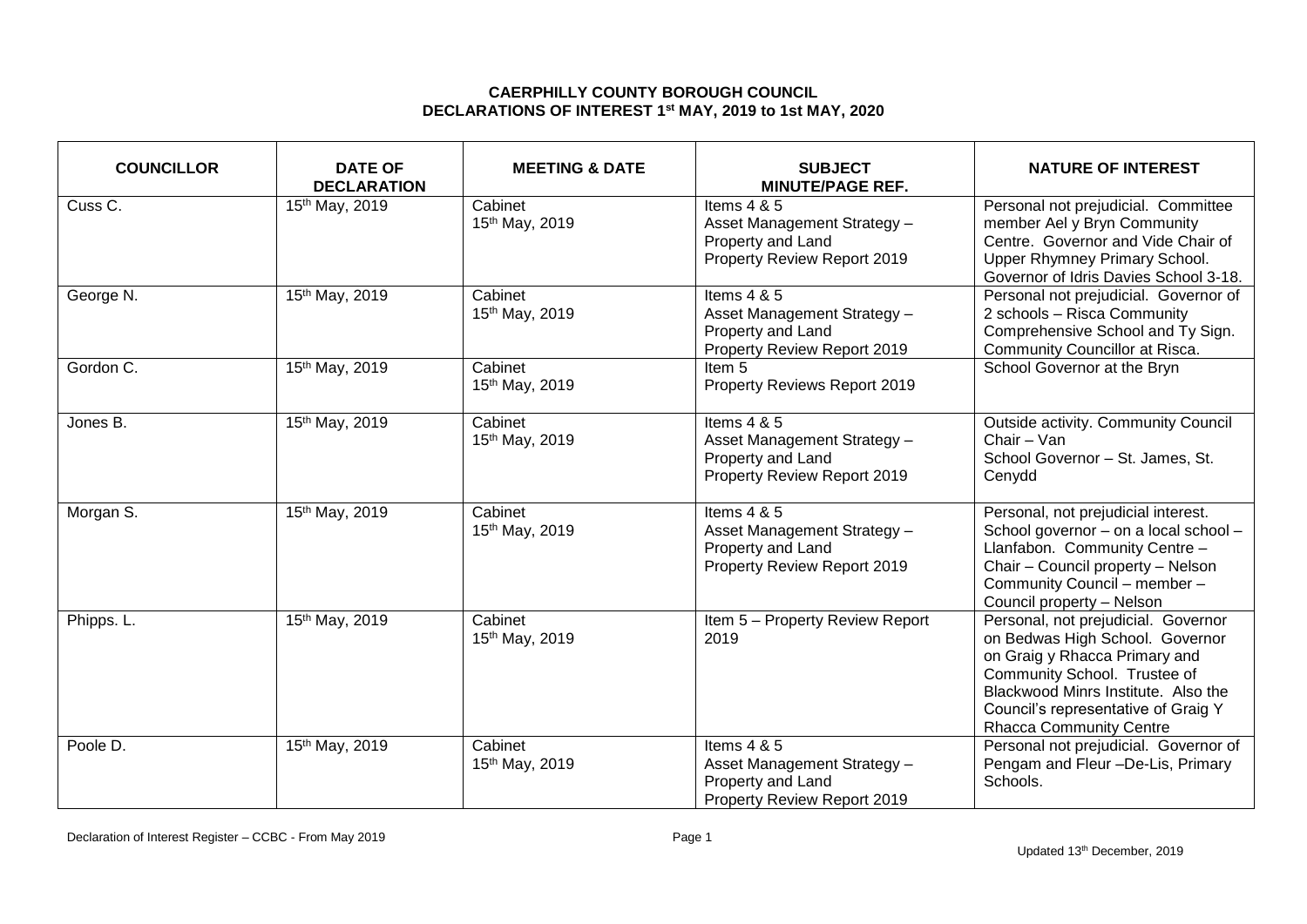| <b>COUNCILLOR</b> | <b>DATE OF</b><br><b>DECLARATION</b> | <b>MEETING &amp; DATE</b>                                              | <b>SUBJECT</b><br><b>MINUTE/PAGE REF.</b>                                                                                                             | <b>NATURE OF INTEREST</b>                                                                                                                                                                                                                |
|-------------------|--------------------------------------|------------------------------------------------------------------------|-------------------------------------------------------------------------------------------------------------------------------------------------------|------------------------------------------------------------------------------------------------------------------------------------------------------------------------------------------------------------------------------------------|
| Stenner E.        | 15th May, 2019                       | Cabinet<br>15th May, 2019                                              | Item 5 - Property Review Report<br>2019                                                                                                               | Personal not prejudicial. Governor on<br>Phillipstown Primary School and<br>White Rose Primary School.<br>Also the Community Council<br>representative of Phillipstown<br>Community Centre and trustee of<br>BMI.                        |
| Miles B.          | 22 <sup>nd</sup> May, 2019           | Planning<br>22 <sup>nd</sup> May, 2019                                 | Item 4 – Construction of a surface<br>water lagoon to collect water to assist<br>with dust management which arises<br>from the quarrying on the site. | Prejudicial interest and left the<br>meeting. A close relative owns land<br>in Merthyr Tydfil County Borough<br>which is given over to quarrying and<br>is perceived to be in competition with<br>the applicant's business.              |
| Taylor J.         | 4 <sup>th</sup> June, 2019           | Council<br>4 <sup>th</sup> June, 2019                                  | Item 12 - Contract Arrangements for<br>Interim Chief Executive                                                                                        | Not a prejudicial interest, but left the<br>meeting. Member of the Investigatory<br>and Disciplinary Committee.                                                                                                                          |
| Williams W.       | 11th June, 2019                      | Housing & Regeneration<br>Committee<br>11 <sup>th</sup> June, 2019     | Item 7 - Energy & Carbon report                                                                                                                       | Personal not prejudicial. Argoed<br><b>Community Council. Community</b><br>Energy Project.                                                                                                                                               |
| Higgs A.          | 11 <sup>th</sup> June, 2019          | Housing & Regeneration<br>11 <sup>th</sup> June, 2019                  | Item 6 - Universal Credit - Housing<br>Update                                                                                                         | Personal interest as a Council tenant                                                                                                                                                                                                    |
| Miles B.          | 19th June, 2019                      | <b>Planning Committee</b><br>19th June, 2019                           | No. 6 - ref: 19/0365/COU - Salem<br>Chapel, Nelson                                                                                                    | Personal & Prejudicial - having<br>spoken to and ask to represent<br>objectors have a closed mind. Spoke<br>as local ward member and left the<br>chamber directly after her statement,<br>was not present for the debate or<br>decision. |
| Poole D.V.        | 10th July, 2019                      | Cabinet<br>10th July, 2019                                             | No. 5 - Federation of schools -<br>consultation response report                                                                                       | Personal interest. LEA appointed<br>governor at Fleur De Lys and<br>Pengam Primary schools.                                                                                                                                              |
| Higgs. H.         | 23rd July, 2019                      | Housing & Regeneration<br><b>Scrutiny Committee</b><br>23rd July, 2019 | No. 9 - Housing Revenue Account -<br>Outturn 2018/19                                                                                                  | No prejudicial interest - Council<br>tenant                                                                                                                                                                                              |
| Davies T.         | 30th July, 2019                      | <b>Special Council</b><br>30th July, 2019                              | No. 3 - Leader's Statement                                                                                                                            | Prejudicial interest and Cllr. Davies<br>left the meeting. - Member of the<br><b>IDC</b> Committee.                                                                                                                                      |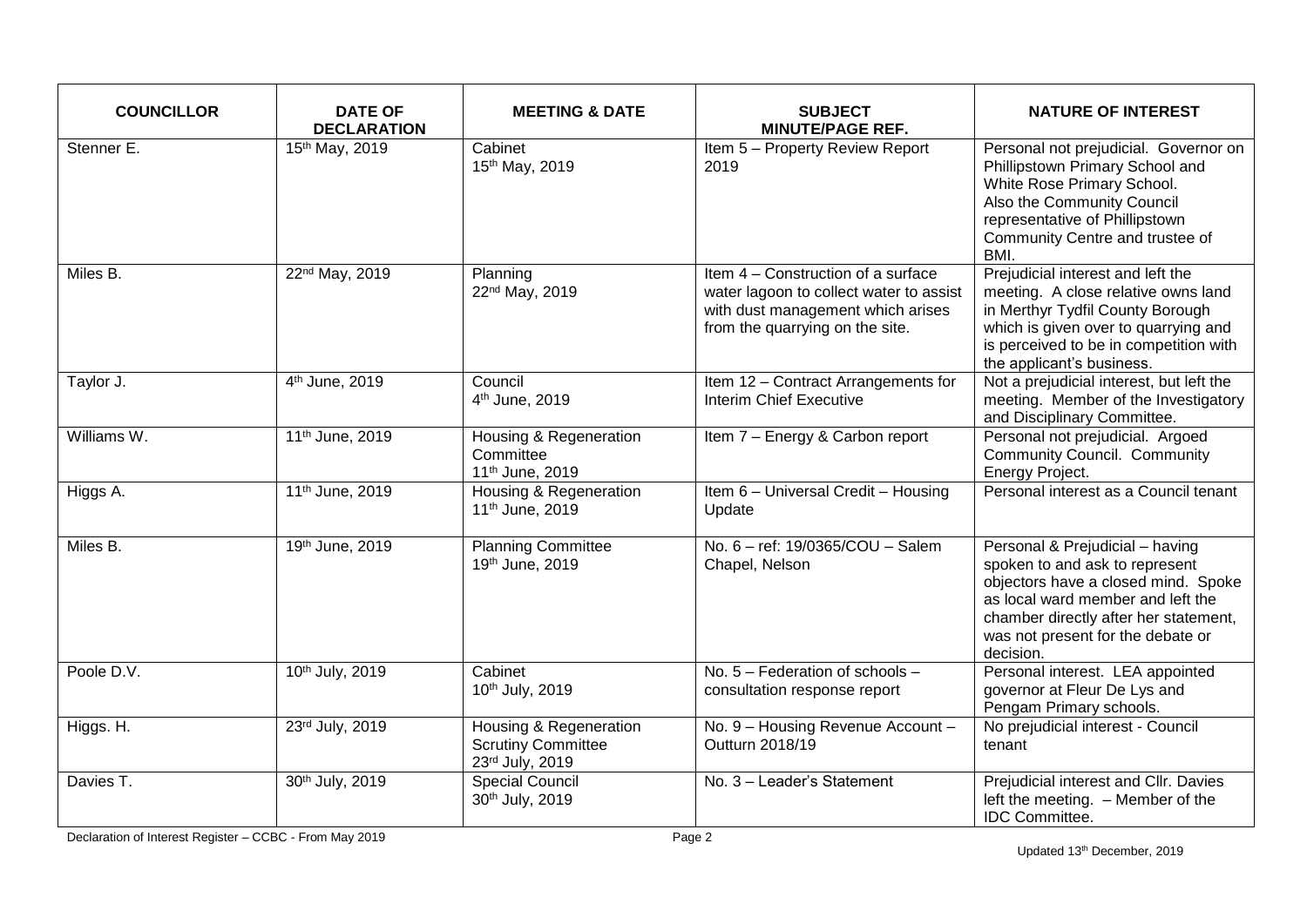| <b>COUNCILLOR</b> | <b>DATE OF</b><br><b>DECLARATION</b> | <b>MEETING &amp; DATE</b>                                                      | <b>SUBJECT</b><br><b>MINUTE/PAGE REF.</b>            | <b>NATURE OF INTEREST</b>                                                                                                                                                                                                       |
|-------------------|--------------------------------------|--------------------------------------------------------------------------------|------------------------------------------------------|---------------------------------------------------------------------------------------------------------------------------------------------------------------------------------------------------------------------------------|
| Simmonds J.       | 30th July, 2019                      | <b>Special Council</b><br>30th July, 2019                                      | No. 3. - Leader's Statement (IDC)                    | Personal and prejudicial member of<br><b>IDC Committee</b>                                                                                                                                                                      |
| Angel A.          | 30th July, 2019                      | <b>Special Council</b><br>30th July, 2019                                      | No. 3 - Leader's Announcement                        | Prejudicial interest and Cllr. Angel left<br>the meeting. Member of the IDC<br>Committee.                                                                                                                                       |
| Gordon C.         | 30th July, 2019                      | <b>Special Council</b><br>30th July, 2019                                      | No. 3 - Leader's Announcement                        | Prejudicial interest and Cllr. Gordon<br>left the meeting. Member of the IDC<br>Committee.                                                                                                                                      |
| George N.         | 30th July, 2019                      | <b>Special Council</b><br>30th July, 2019                                      | No. 3 - Leader's Announcement                        | Prejudicial interest and Cllr. George<br>left the meeting. Member of the IDC<br>Committee.                                                                                                                                      |
| Adams M.          | 30th July, 2019                      | Special Council -<br>30th July, 2019                                           | No. 3 - Leader's Announcement                        | Prejudicial interest and Cllr. Adams<br>left the meeting. Member of the IDC<br>Committee.                                                                                                                                       |
| Andrews C.        | 14th August, 2019                    | Planning Committee -<br>14th August, 2019                                      | No. 6 - Code no 19/0327/OUT                          | Prejudicial matter and Cllr. Andrews<br>left the meeting. Objectors are<br>friends of her parents. Parents also<br>live in the vicinity of application.<br>Husband previously worked with step<br>daughter of objector.         |
| Hardacre D.       | 14th August 2019                     | Planning Committee -<br>14th August, 2019                                      | 19/0487 - Construct infill<br>development at Pentwyn | Prejudicial interest and Cllr. Hardacre<br>left the meeting. Speaking in support<br>of Applicant Mr. A. Savage.                                                                                                                 |
| Whitcombe A.      | 14th August, 2019                    | Planning Committee -<br>14th August, 2019                                      | No. 6 - GLJ Recycling Limited,<br>Cwmcarn            | Not a prejudicial interest - Cllr.<br>Whticombe knows the applicant.                                                                                                                                                            |
| Miles B.          | 11 <sup>th</sup> September, 2019     | <b>Planning Committee</b><br>11 <sup>th</sup> September, 2019                  | Preface items 19/0275/nil and<br>19/0276/NCC         | As a competitor of a quarry in Merthyr<br>Tydfil CBC in which a close relative of<br>hers has a beneficial interest.<br>Prejudicial interest and left the<br>meeting.                                                           |
| Owen B.           | 17th September, 2019                 | Environmental & Sustainability<br>Scrutiny Committee -<br>17th September, 2019 | Land at Pontymister Industrial Estate                | Myself/Wife own a commercial<br>property on Tredegar Street, Risca. It<br>is currently vacant, but re-leased as a<br>cafe from 1 <sup>st</sup> November, 2019.<br>Prejudicial interest and left the<br>meeting after making his |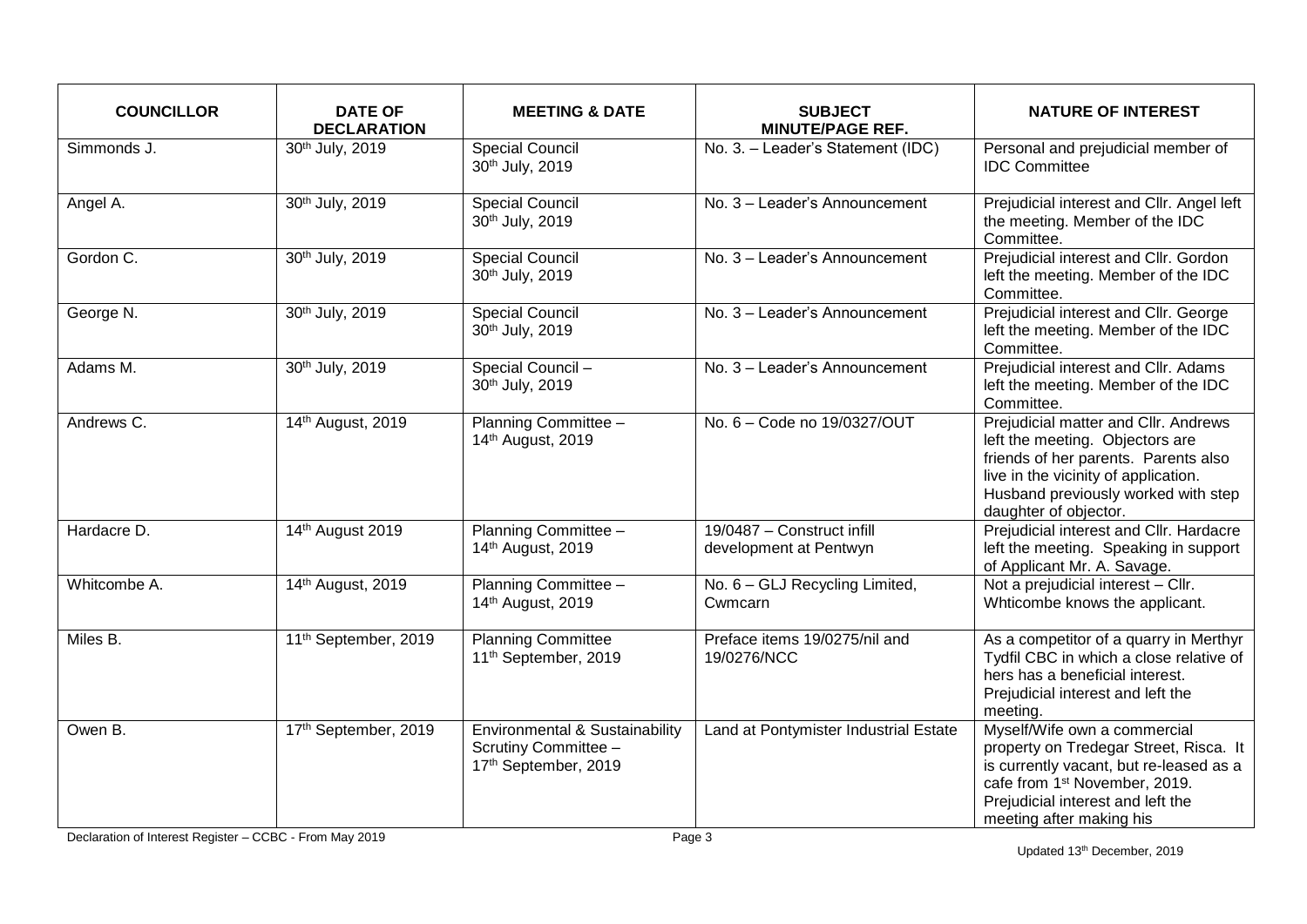| <b>COUNCILLOR</b> | <b>DATE OF</b><br><b>DECLARATION</b> | <b>MEETING &amp; DATE</b>                                   | <b>SUBJECT</b><br><b>MINUTE/PAGE REF.</b>                                                              | <b>NATURE OF INTEREST</b>                                                                                                                 |
|-------------------|--------------------------------------|-------------------------------------------------------------|--------------------------------------------------------------------------------------------------------|-------------------------------------------------------------------------------------------------------------------------------------------|
|                   |                                      |                                                             |                                                                                                        | presentation.                                                                                                                             |
| Morgan S.         | 2 <sup>nd</sup> October, 2019        | Cabinet<br>2 <sup>nd</sup> October, 2019                    | Agenda item 6 - Ty Du Develpment                                                                       | The Ty Du development is about 100<br>metres from his home. This is a<br>personal, but not prejudicial interest.                          |
| Whitcombe A.      | 9th October, 2019                    | <b>Planning Committee</b><br>2 <sup>nd</sup> October, 2019  | Item <sub>5</sub>                                                                                      | Item 5 is a planning application<br>submitted on behalf of Cllr.<br>Whitcombe and his wife. Prejudicial<br>interest and left the meeting. |
| Bevan J.          | 15th October, 2019                   | Housing & Regeneration<br>Committee<br>15th October, 2019   | Items 8 & 9                                                                                            | He lives in a Council House. Not a<br>prejudicial interest.                                                                               |
| Higgs A.          | 15th October, 2019                   | Housing & Regeneration<br>Committee<br>15th October, 2019   | Items 8 & 9                                                                                            | Council Tenant. Not a prejudicial<br>interest.                                                                                            |
| Adams. M.         | 28th October, 2019                   | <b>Special Council</b><br>28th October, 2019                | Claims by former Chief Executive for<br>extra financial payments between<br>2013 and 3rd October, 2019 | Made comments regarding some of<br>the above claims when sitting as<br>Chair of IDC in July 2018.                                         |
| Gordon C.         | 28th October, 2019                   | <b>Special Council</b><br>28th October, 2019                | Item 4.                                                                                                | Chair of IDC. Prejudicial interest and<br>he left the meeting.                                                                            |
| Davies D.T.       | 28th October, 2019                   | <b>Special Council</b><br>28th October, 2019                | Item 4 - Claims for payment or<br>reimbursement of sums by the former<br><b>Chief Executive</b>        | Member of IDC. Prejudicial interest<br>and he left the meeting.                                                                           |
| Farina-Childs A.  | 5 <sup>th</sup> November, 2019       | Education Scrutiny<br>5 <sup>th</sup> November, 2019        | Agenda item 8 - Schools causing<br>concern                                                             | Chair of Governors at Blackwood<br>Comprehensive. It was not a<br>prejudicial interest.                                                   |
| Andrews C.        | 5 <sup>th</sup> November, 2019       | <b>Education Scrutiny</b><br>5 <sup>th</sup> November, 2019 | Agenda item 8                                                                                          | Vice Chair of Governors at Heolddu<br>Comprehensive School. It was not a<br>prejudicial interest                                          |
| Saralis R.        | 5 <sup>th</sup> November, 2019       | <b>Education Scrutiny</b><br>5 <sup>th</sup> November, 2019 | Agenda item 8                                                                                          | School Governor Islwyn high School.<br>It was not a prejudicial interest.                                                                 |
| Fussell J.        | 6 <sup>th</sup> November, 2019       | <b>Planning Committee</b><br>6 <sup>th</sup> November, 2019 | Item 9                                                                                                 | Applicant is known to him. Advice<br>given on Finance. Prejudicial interest<br>and he left the meeting.                                   |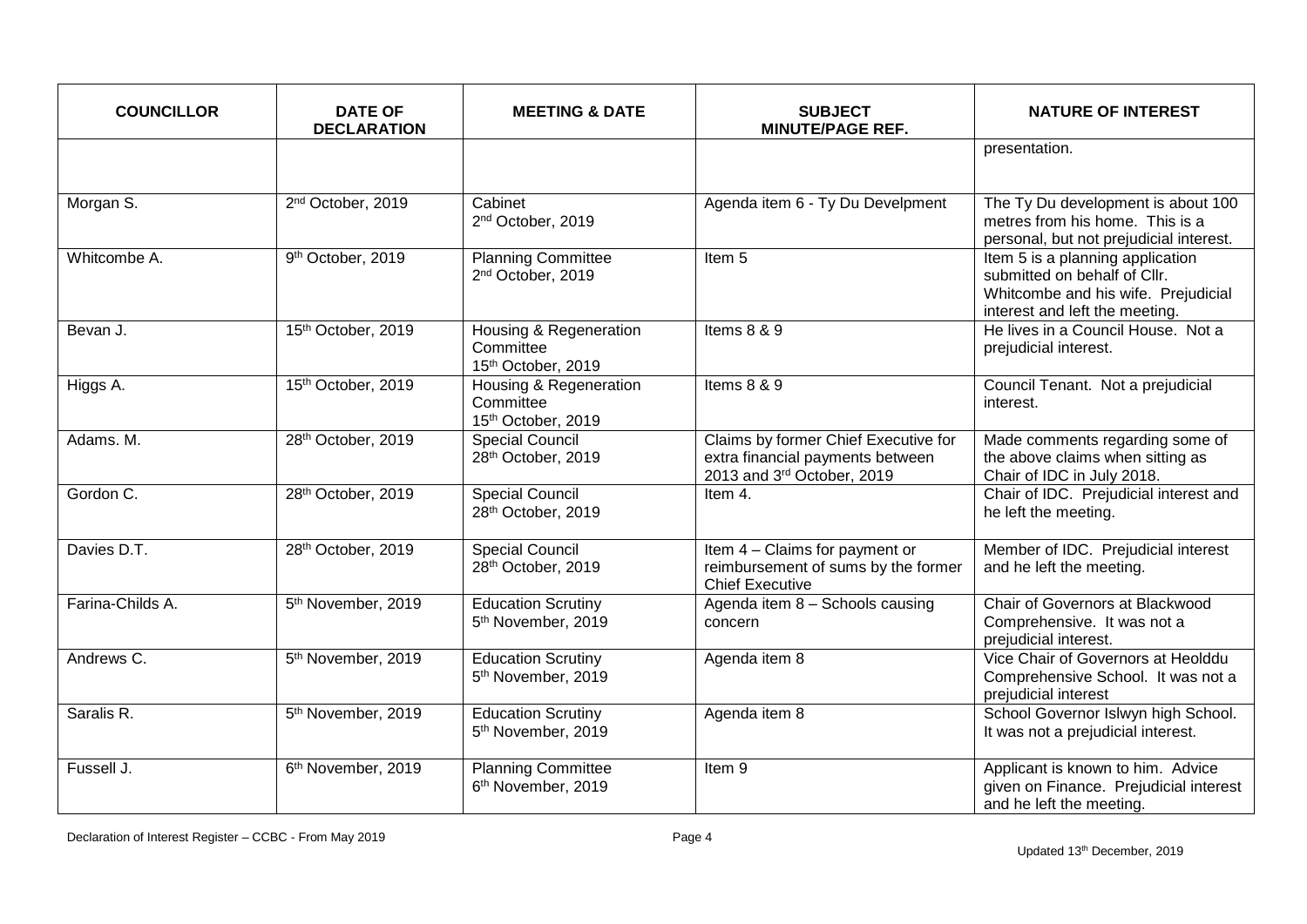| <b>COUNCILLOR</b> | <b>DATE OF</b><br><b>DECLARATION</b> | <b>MEETING &amp; DATE</b>                                      | <b>SUBJECT</b><br><b>MINUTE/PAGE REF.</b>                                                                                                       | <b>NATURE OF INTEREST</b>                                                                                                                     |
|-------------------|--------------------------------------|----------------------------------------------------------------|-------------------------------------------------------------------------------------------------------------------------------------------------|-----------------------------------------------------------------------------------------------------------------------------------------------|
| Mann C.           | 12th November, 2019                  | Policy & Resources<br>12th November, 2019                      | Agenda item 9 - Treasury<br>Management                                                                                                          | Has savings in Principality Building<br>Society. Not a prejudicial interest                                                                   |
| George N.         | 13th November, 2019                  | Cabinet<br>13th November, 2019                                 | Item <sub>4</sub>                                                                                                                               | Personal interest. Local Authority<br>Governor of two schools mentioned in<br>the report. Not a prejudicial interest.                         |
| Phipps. L.        | 13th November, 2019                  | Cabinet<br>13th November, 2019                                 | Item 4 - Special Resource Base<br>(SRB) Funding Review<br>& Item 6 - Formula Funding<br>Arrangements for Ysgol Gyfun Cwm<br>Rhymni (Split Site) | Her sister works at Ysgol Gyfun Cwm<br>Rhymni and her nieces are students<br>at the school. Prejudicial interest and<br>she left the meeting. |
| Cuss C.           | 13th November, 2019                  | Cabinet<br>13th November, 2019                                 | Item 6                                                                                                                                          | Cousins attend Y Gwyndy.<br>Prejudicial interest and left the<br>meeting.                                                                     |
| Jones B.          | 13th November, 2019                  | Cabinet<br>13th November, 2019                                 | Agenda item 4                                                                                                                                   | LEA Governor at St. James and St.<br>Cenydd. Not a prejudicial interest.                                                                      |
| Phipps L.         | 13th November, 2019                  | Cabinet<br>13th November, 2019                                 | Agenda item 4 and 6                                                                                                                             | Sister works at YGCR and has three<br>nieces that attend the school.<br>Prejudicial interest and left the<br>meeting.                         |
| Jeremiah L.       | 20th November, 2019                  | <b>Democratic Services</b><br>Committee<br>20th November, 2019 | Agenda item 5 - Independent<br><b>Remuneration Panel Draft Annual</b><br>Report                                                                 | Member. Not a prejudicial interest.                                                                                                           |
| Thomas C.         | 20th November, 2019                  | <b>Democratic Services</b><br>Committee<br>20th November, 2019 | Agenda item 5 - Independent<br><b>Remuneration Panel Draft Annual</b><br>Report                                                                 | Item 5. Not a prejudicial interest.                                                                                                           |
| Hussey A.         | 20th November, 2019                  | <b>Democratic Services</b><br>Committee<br>20th November, 2019 | Agenda item 5 - Independent<br><b>Remuneration Panel Draft Annual</b><br>Report                                                                 | Not a prejudicial interest.                                                                                                                   |
| Jeremiah L.       | 20th November, 2019                  | Democratic Services<br>Committee<br>20th November, 2019        | Agenda item 5 - Independent<br><b>Remuneration Panel Draft Annual</b><br>Report 2020/21                                                         | Members pay and allowances. Not a<br>prejudicial interest.                                                                                    |
| David W.          | 20th November, 2019                  | <b>Democratic Services</b><br>Committee<br>20th November, 2019 | Agenda item 5 - Independent<br><b>Remuneration Panel Draft Annual</b><br>Report                                                                 | Members allowance - not a<br>prejudicial interest.                                                                                            |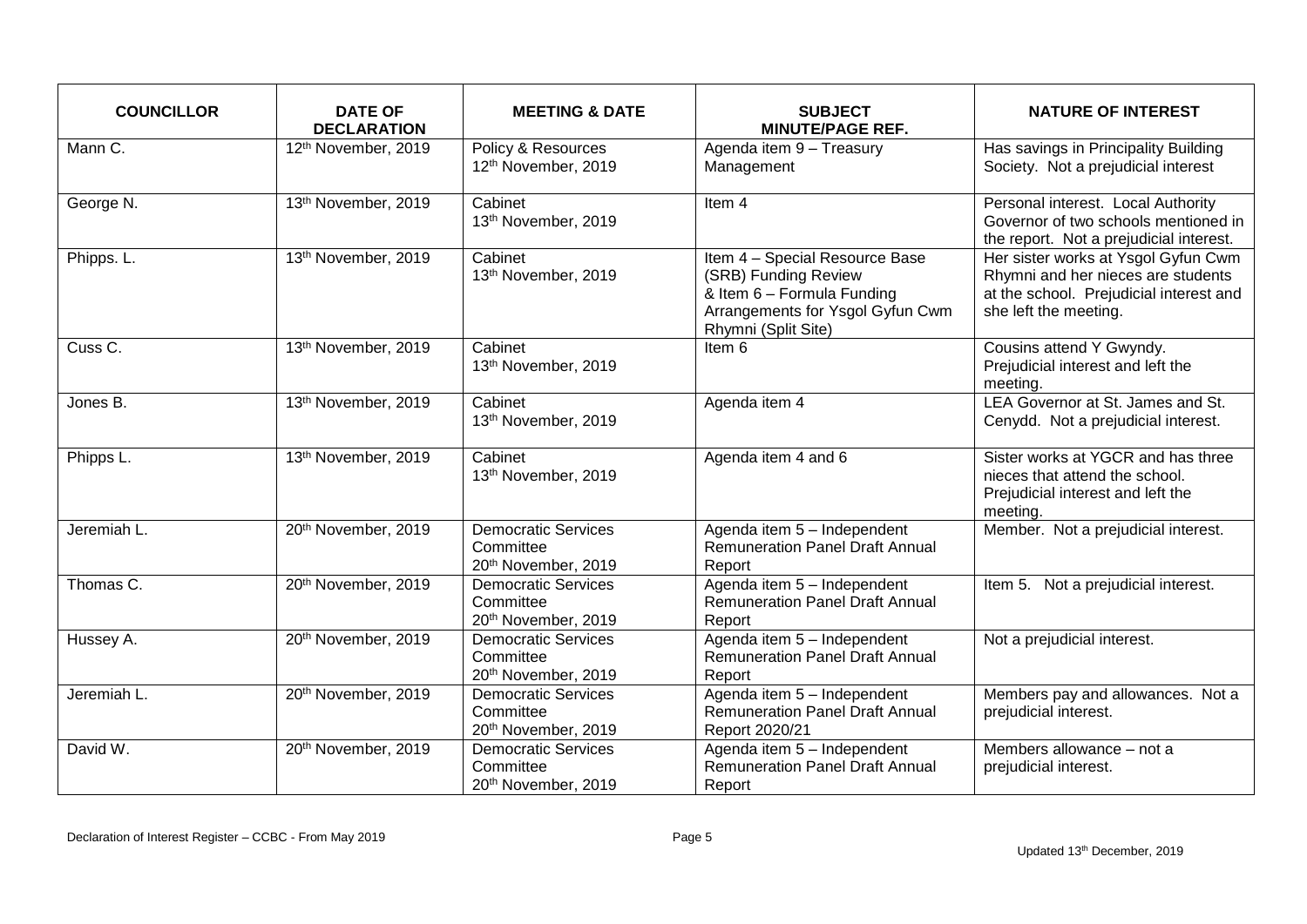| <b>COUNCILLOR</b> | <b>DATE OF</b><br><b>DECLARATION</b> | <b>MEETING &amp; DATE</b>                                                | <b>SUBJECT</b><br><b>MINUTE/PAGE REF.</b>                                                  | <b>NATURE OF INTEREST</b>                                                                                                        |
|-------------------|--------------------------------------|--------------------------------------------------------------------------|--------------------------------------------------------------------------------------------|----------------------------------------------------------------------------------------------------------------------------------|
| Gair A.           | 20th November, 2019                  | <b>Democratic Services</b><br>Committee<br>20th November, 2019           | Agenda item 5 - Independent<br><b>Remuneration Panel Draft Annual</b><br>Report            | Independent remuneration report<br>referring to County Councillor<br>salaries. Not a prejudicial interest.                       |
| Kirby G.          | 20th November, 2019                  | <b>Democratic Services</b><br>Committee<br>20th November, 2019           | Agenda item 5 - Independent<br><b>Remuneration Panel Draft Annual</b><br>Report            | Proposed increases to Councillors<br>allowances. Not a prejudicial interest.                                                     |
| Whiting R.        | 20th November, 2019                  | <b>Democratic Services</b><br>Committee<br>20th November, 2019           | Agenda item 5 - Independent<br><b>Remuneration Panel Draft Annual</b><br>Report            | Relates to his own personal income<br>and finances. Not a prejudicial<br>interest.                                               |
| Williams W.       | 20th November, 2019                  | <b>Democratic Services</b><br>Committee<br>20th November, 2019           | Agenda item 5 - Independent<br><b>Remuneration Panel Draft Annual</b><br>Report            | Councillor. Not a prejudicial interest.                                                                                          |
| Mann C.           | 20th November, 2019                  | <b>Democratic Services</b><br>Committee<br>20th November, 2019           | Agenda item 5 - Independent<br><b>Remuneration Panel Draft Annual</b><br>Report            | Councillor allowances. Not a<br>prejudicial interest.                                                                            |
| Whiting R.        | 20th November, 2019                  | <b>Community Council Liaison</b><br>Sub-Committee<br>20th November, 2019 | Agenda item 5 - Draft budget<br>proposals                                                  | Was until recently a trustee of<br>Channel View Community Centre in<br>Risca. Community Centres are<br>discussed in this report. |
| Whiting R.        | 20th November, 2019                  | <b>Community Council Liaison</b><br>Sub-Committee<br>20th November, 2019 | Agenda item 7 - Independent<br><b>Remuneration panel Draft Report</b>                      | Relates to his personal finances. Not<br>a prejudicial interest.                                                                 |
| Andrews D.        | 20th November, 2019                  | <b>Community Council Liaison</b><br>Sub-Committee<br>20th November, 2019 | Agenda item 7 - Independent<br><b>Remuneration Panel for Wales Draft</b><br>Report 2020/21 | Members pay or allowances. Not a<br>prejudicial interest.                                                                        |
| Whitcombe A.      | 20th November, 2019                  | <b>Community Council Liaison</b><br>Sub-Committee<br>20th November, 2019 | Agenda item 7 - Independent<br>Remuneration panel                                          | Councillor of the Authority. Not a<br>prejudicial interest.                                                                      |
| Jeremiah L.       | 20th November, 2019                  | <b>Community Council Liaison</b><br>Sub-Committee<br>20th November, 2019 | Agenda item 7 - Independent<br>Remuneration panel for Wales Draft<br>Report 2020-2021      | Item 7. Not a prejudicial interest.                                                                                              |
| Thomas C.         | 20th November, 2019                  | <b>Community Council Liaison</b><br>Sub-Committee<br>20th November, 2019 | Agenda item 7 - Independent<br>Remuneration panel for Wales Draft<br>Report 2020/2021      | Item 7. Not a prejudicial interest.                                                                                              |
| Parry T.          | 20th November, 2019                  | <b>Community Council Liaison</b><br>Sub-Committee<br>20th November, 2019 | Agenda item 7 - IRP on Community<br>Centre management Committee                            | Item 7. Not a prejudicial interest.                                                                                              |